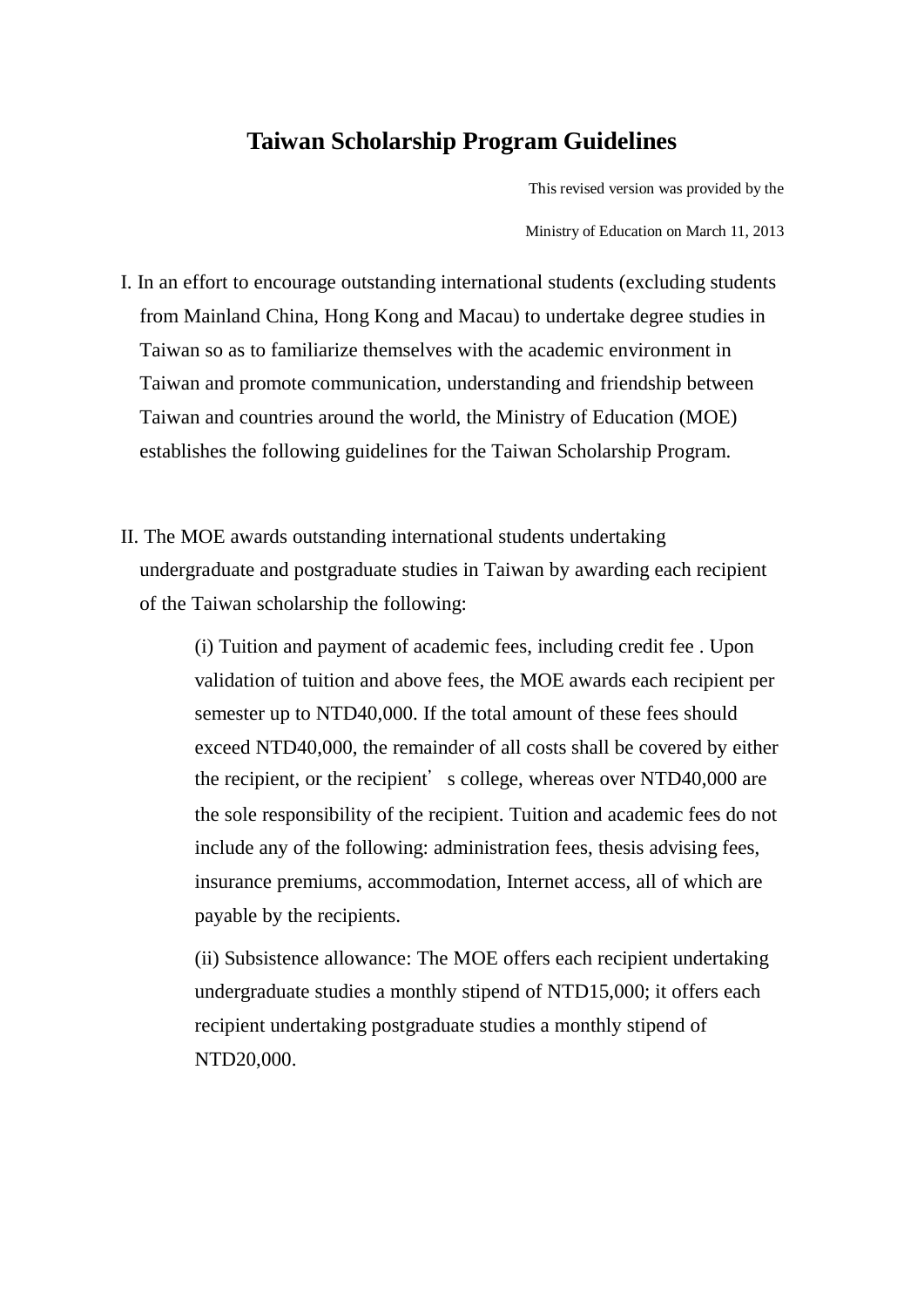# III. Duration of Scholarships:

(i) The maximum period of each scholarship is four years for undergraduate programs, two years for master programs, and four years for doctorate programs. The maximum length of the total awards for each recipient undertaking a combination of studies is five years.

(ii) Annual award periods begin on September 1st and continue until August 31st of the following year. Recipients must arrive in Taiwan and enroll at their admitting universities/colleges within this period unless delays have been approved by the relevant institutions and the MOE. If recipients fail to arrive in Taiwan for registration during this period, their award will be revoked with no deferrals.

(iii) Subsistence allowances begin from the month of the recipients' registration at the universities/colleges and end when the award period expires or upon the recipients' graduation, withdrawal, suspension, expulsion, or revocation of the scholarship.

# IV. Eligibility:

(i) Applicants must be a foreign national with a high-school diploma or post-secondary degree(s), with an excellent academic record, and be of good moral character.

(ii) Applicants are ineligible if they meet the following criteria:

1. Are R.O.C. nationals or overseas Chinese students

2. Are already registered or have obtained student status at any university/college in Taiwan. Graduating students pursuing further studies are exempt from this rule.

3. Have already studied in Taiwan for the same level of degree as the one in which they currently intend to enroll.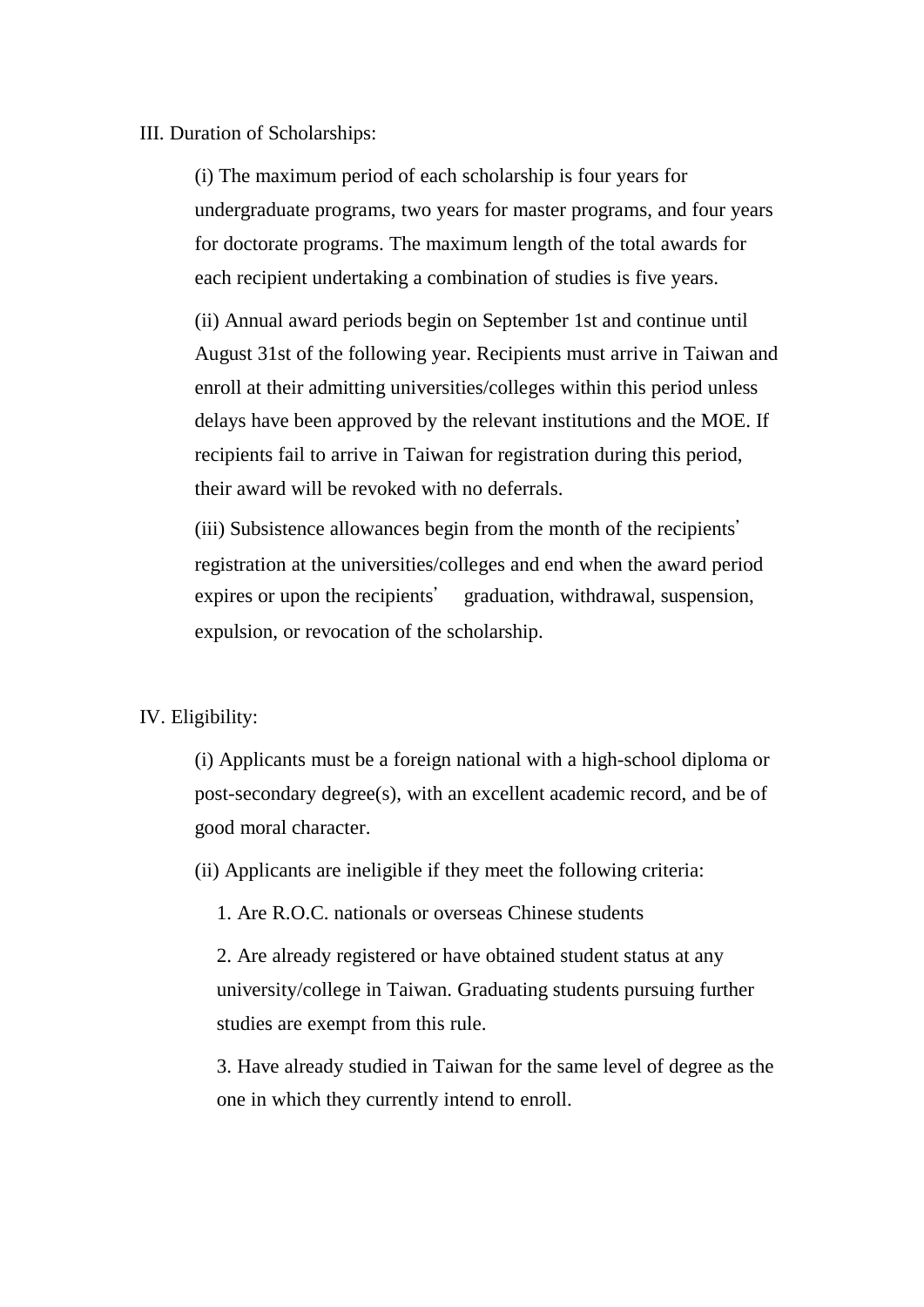4. Are exchange or dual/joint degree students admitted in accordance with academic cooperation agreements between local universities/colleges and international universities/colleges.

5. Have been a recipient of the Taiwan Scholarship for over a total of five years.

6. Have had, in the past, their Taiwan Scholarship or Huayu Enrichment Scholarship from the MOE revoked.

7. Are recipients of any other scholarship or subsidy offered by the Taiwan government or education institutions in Taiwan. This excludes subsidies offered by universities/colleges to cover tuition and other fees exceeding the scholarship limit.

(iii) Applicants should apply directly for admission within the deadlines specified by each university/college listed in the "Association of Taiwan Scholarship Program Schools" (see Appendix 1). Applications for admission outside of the universities/colleges participating in the Taiwan Scholarship Program are automatically disqualified and will not be returned.

V.Applicants should send the following document within the period specified enclosed to the nearest Taiwan Embassy or Representative Office in their country:

> (i) Taiwan Scholarship Application Form (available at the nearest Taiwan Embassy or Representative Office)

(ii) A copy of the applicant's passport or other nationality certificates.

(iii) A copy of the highest degree and academic transcripts, and the provisions in Subparagraph 2 of Paragraph 1 of Article 7 of the MOE Regulations Regarding International Students Undertaking Studies in Taiwan shall be complied with. Documents in a language other than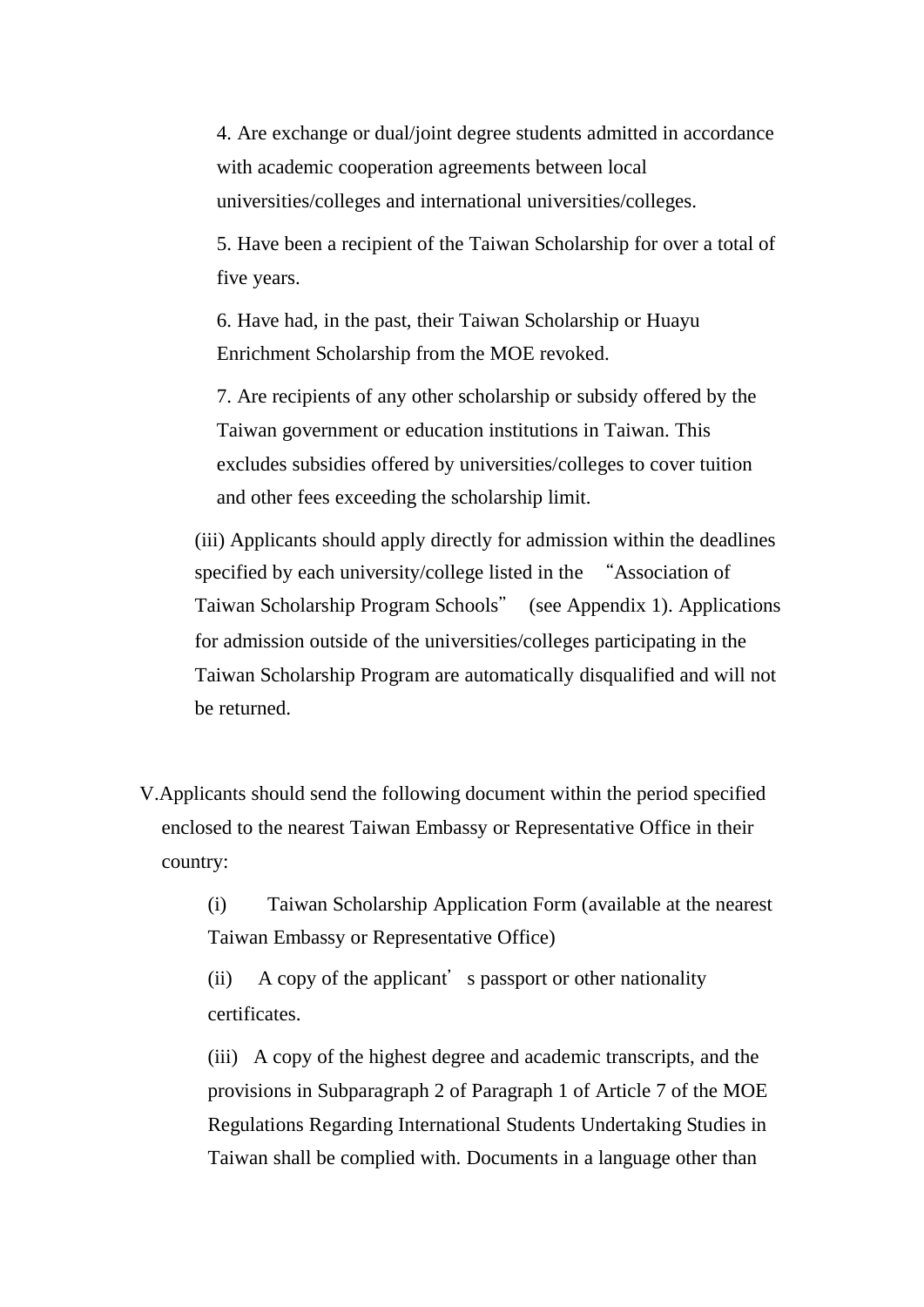Chinese or English must be translated into Chinese or English and the translated documents must be authenticated.

(iv) A copy of admission application materials to universities/colleges in Taiwan (e.g., copies of application fee remittance, application form, receipt of application from universities/colleges, e-mails, etc.)

(v) A copy of a language proficiency certificate. The individual representative office shall comply with the following provisions:

1.For applications to not all-English programs:

- (1) If the Test of Chinese as a Foreign Language (TOCFL) has taken effect in the country, a copy of the test results or certificate of Level 3 or above shall be submitted. Other test results or documents shall not be accepted.
- (2) If the TOCFL has not taken effect in the country and if a copy of results or certificate of Level 3 or above is not submitted, the applicant shall apply for the TOCFL test at his/her own expense and submit the test results or certificate to the school by the end of the first semester after arriving Taiwan. If the applicant transfers to a new school after the first semester, the starting semester in the new school shall be regarded as the second semester after the arrival in Taiwan. The applicant shall not claim his/her starting semester in the new school is the first semester.
- 2.For applications to all-English programs, the test results or certificate may be exempted by submission of TOEFL test scores or other English language proficiency exam documents or an English program diploma (English-speaking nationals are exempt from this rule) recognized by the local government. Applicants to all-English programs shall be recognized by the MOE. If not, the applicant shall directly obtain his/her all-English program document authorized by the applying school (not units on campus) from the applying university/college.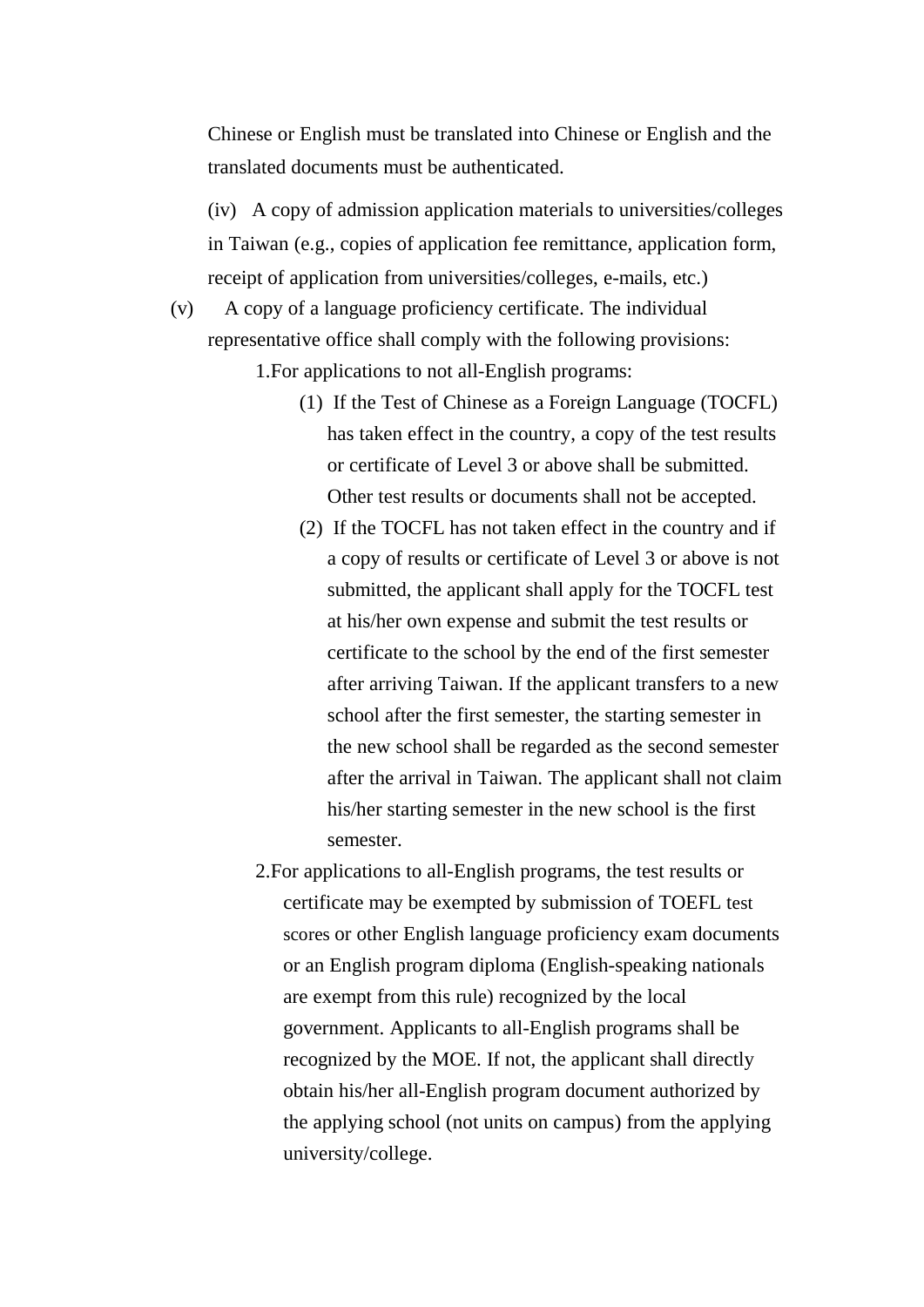- (vi) Two reference letters from principals, professors or supervisors, signed and sealed in envelopes.
- (vii) Additional documents as specified by the individual representative offices.
- VI. Quotas for scholarships offered by the MOE are contingent upon the MOE's annual budget allotments for the coming year and each representative office's yearly performance. The MOE notifies all relevant offices of the available quotas for the new academic year by December 31st of each year.
- VII. Application and Selection Process:

(i) Taiwan Representative Offices provide application information and establish selection requirements in accordance with these guidelines and directly process applications in coordination with local government agencies, schools, educational and cultural institutions. Scholarship application information (including selection criteria, scholarship types and quotas, application process, application period,) is provided in both Chinese and the local languages by January 31st of each year.

(ii) After Taiwan Representative Offices provide the aforementioned information, hard copies in Chinese and in the local languages and an electronic copy must be forwarded to the MOE's designated offices for archiving purposes.

(iii) In principle, the application period is from February 1st through March 31st of each year. However, the actual application period will in accordance with dates provided by the local Taiwan Representative Offices.

(iv) For the application, the applicant must send all completed documents to the nearest Taiwan Embassy or Representative Office in his/her home country.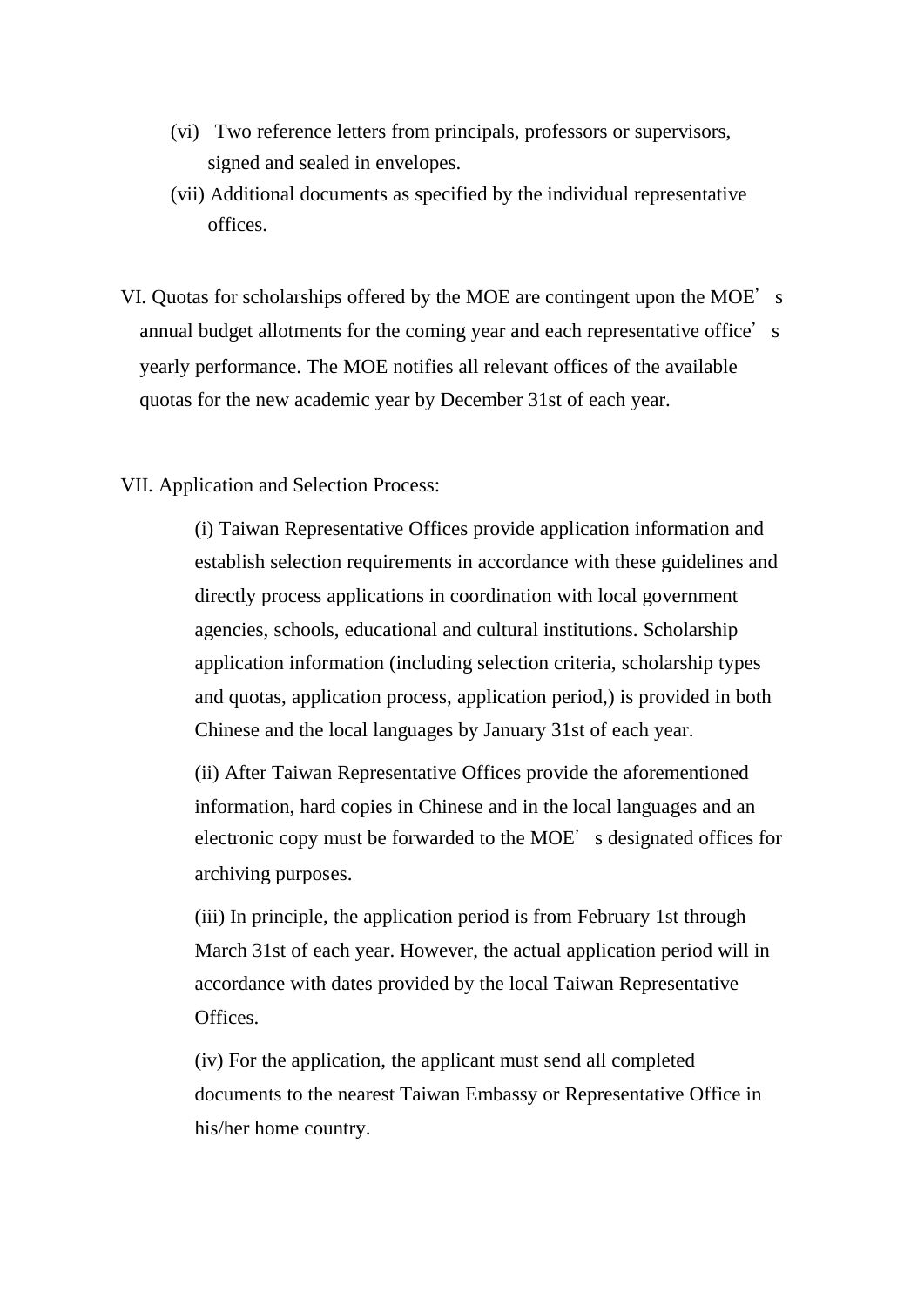### VIII. Selection Criteria:

(i) Recipients academic study goals should be consistent with Taiwan' s national development plans so as to assist in the growth of industry, economy and education.

(ii) Recipients should achieve an undergraduate GPA of 3.0 or above, and a postgraduate GPA of 3.5 or above (on a 4.5 scale). Where grade conversion calculation differs, Taiwan Representative Offices will base their conversion calculations on the aforementioned calculation guidelines to select outstanding applicants from prestigious universities/colleges.

(iii) Interviews must be conducted in person or by video conferencing so as to interact with the applicants and better judge their demeanor and moral character.

(iv) Priority will be given to applicants with a certificate in TOCFL-levels of: intermediate or above. For applications to all-English programs, a copy of TOEFL test scores or other recognized English language proficiency exams at the intermediate level or a test score of over 75% must be submitted.

(v) Applications must be complete in full. All incomplete applications are ineligible for consideration, and persons submitting incomplete applications will be withdrawn from the selection process without further notice.

# IX. Selection Notice:

(i) Upon reviewing applications and conducting interviews, the Taiwan Representative Offices will select successful candidates and alternate candidates which will be placed on a waiting list. Candidates and their awarding universities/colleges are to be notified by May 31st of each year.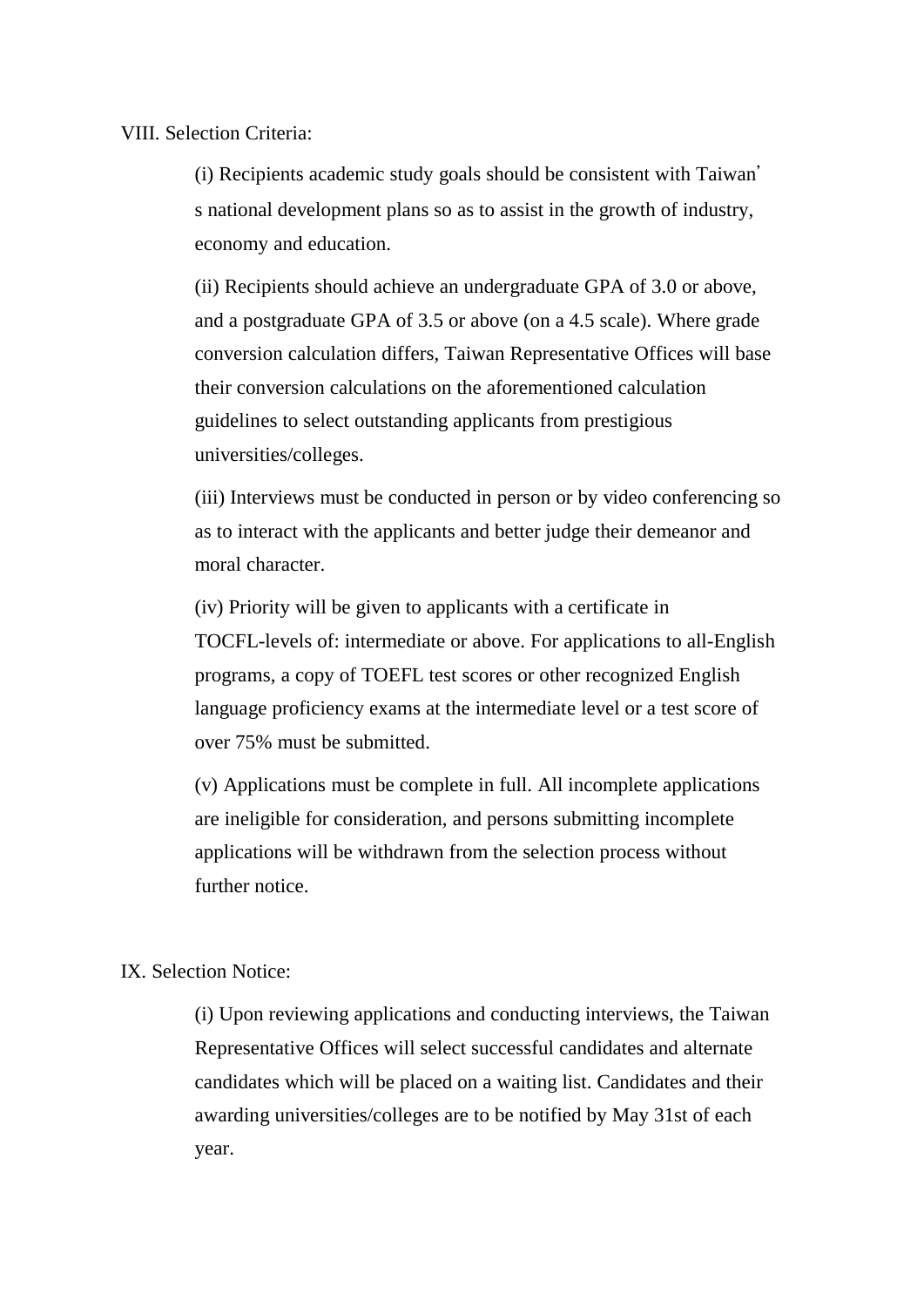(ii) Successful candidates should submit a copy of their letter of admission to their local Taiwan Representative Office for verification by June 30th of each year; should candidates fail to submit this letter within the specified time period, the candidates must submit a written explanation and request verification from their Representative Offices. Failure to be admitted into a university/college will result in a suspension from the Scholarship Program. Failure to submit documents within the specified time period will result in disqualification, and the candidates on the waiting list will be offered a scholarship. The list of recipients must be finalized no later than July 31st of each year.

(iii) Taiwan Representative Offices should issue recipients with a certificate of scholarship (Appendix II) by July 31st of each year, and assign the Scholarship's study time table according to the recipients' level of study. Recipients' information should also be completed on the on-line Taiwan Scholarship Information Platform.

- X. Upon completion of a degree program, recipients may reapply by February 28th of each year for the Taiwan Scholarship to undertake a higher degree program by following the application process as specified above. The maximum duration of each recipient's total award period is five years (see Provision IV, Section ii).
- XI. The process for continuing scholarship benefits is as follows:

(i) Each university/college should review recipients' award qualifications for the second semester of the academic year and evaluate each recipient's academic and conduct performances by February 28th of each year and notify the recipients and the MOE designated office within seven days. In addition, by September 10th of each year, universities/colleges should submit the renewal lists to the on-line Taiwan Scholarship Information Platform to secure funding.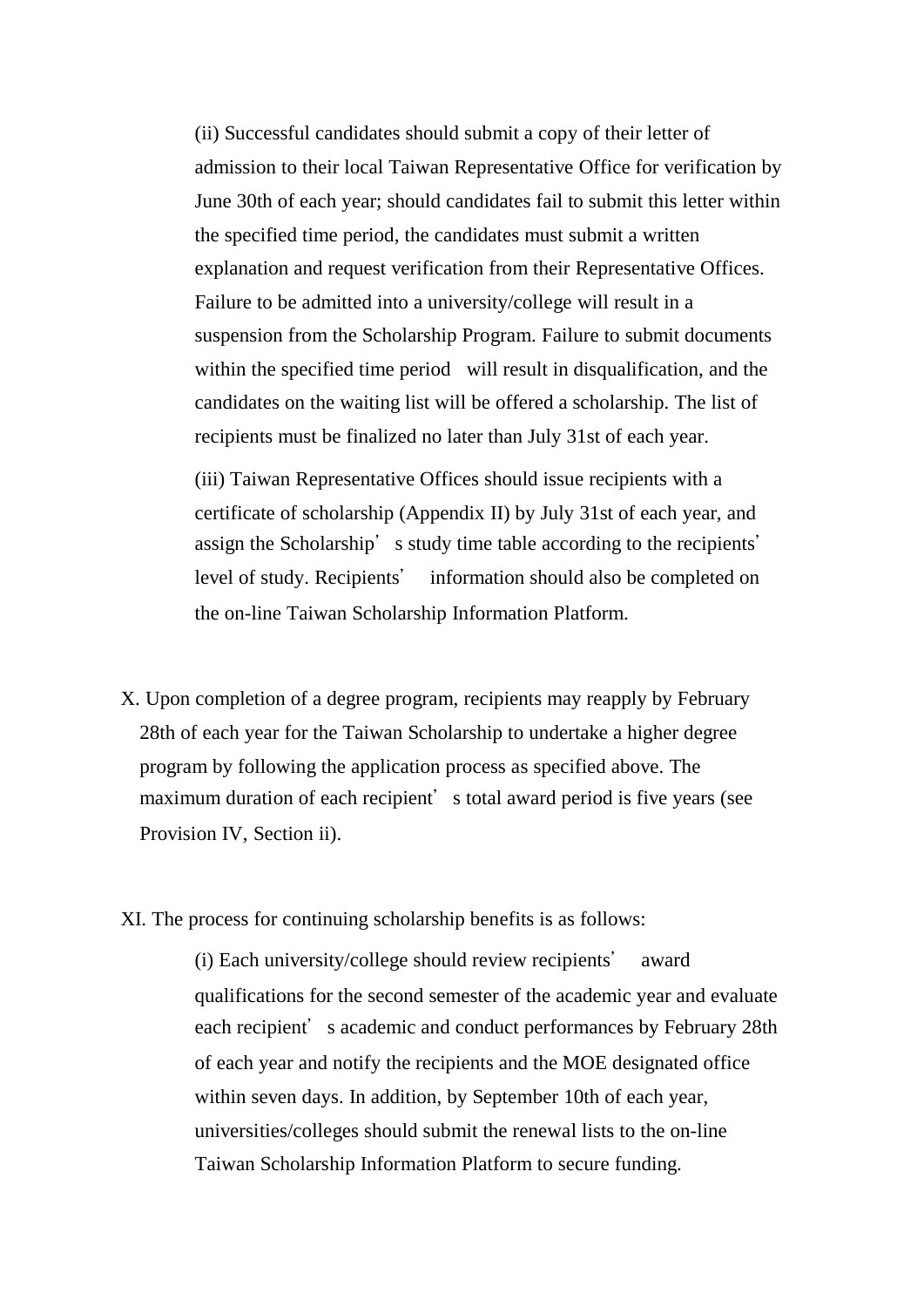(ii) Recipients shall be granted renewal if they have achieved the following results:

1. A minimum total average of 70% per semester's coursework for undergraduates and 80% for postgraduates; universities/colleges may set their own higher standards.

2. For recipients in the 3rd year of their doctoral programs, this evaluation should be conducted in accordance with the regulations of their individual institutions.

(iii) If recipients have been admitted to the next level of study by their attending universities/colleges prior to the expiration of their scholarships, the attending universities/colleges must submit the scholarship application forms filled out by the recipients, their academic transcripts in Taiwan, and proof of admission, to the MOE for change of scholarship levels and terms. The MOE will notify the universities/colleges, the MOE designated office and relevant representative offices.

# XII. Transfer:

(i) After studying for a semester at a university/college, a recipient is allowed to transfer once to another university/college/department listed in the "Association of Taiwan Scholarship Program Schools" during the course of a degree program, if the pertinent educational institutions approve this request.

(ii) Recipients that wish to transfer to a different degree program at another university/college/department/graduate school, must re-apply to the original institute of the Taiwan Representative Offices.

(iii) When applying for a transfer, the original university/college must notify the recipient and its transferring university/college of the recipient' s scholarship type, award period and transfer date. The transferring university/college must notify the recipient and the original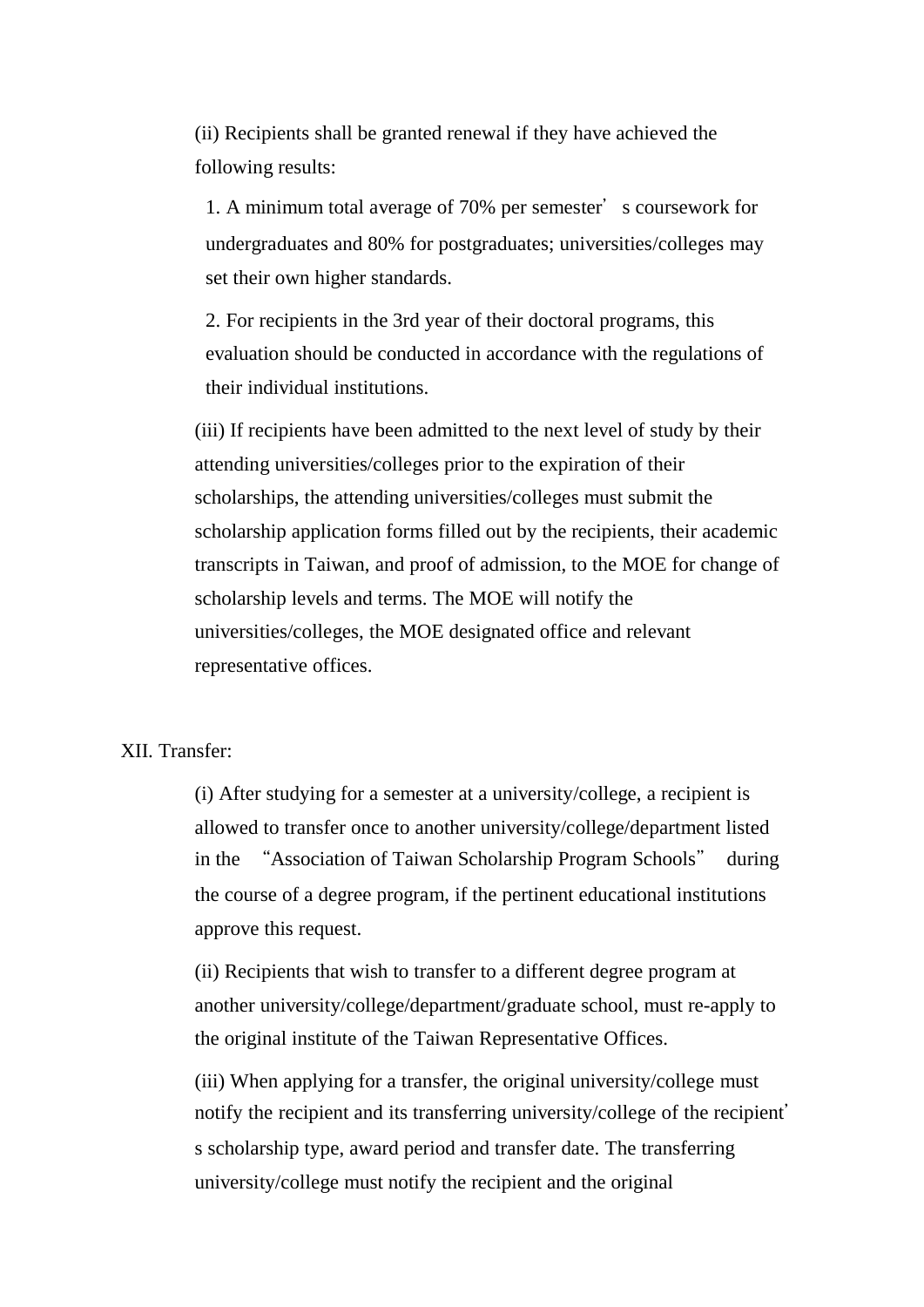university/college that it agrees to the transfer date. Both universities/colleges must send copies of the transfer to the MOE, relevant Taiwan Representative Offices, and the MOE designated office.

XIII. The university/college of the recipient should apply and verify the scholarship in accordance with the following time period and processes each year from the MOE designated office:

> (i) After each semester's student enrollment, universities/colleges shall pay a monthly subsistence allowance to the recipients. The MOE will pay the universities/colleges in two installments: the first installment is for January through August, and universities/colleges should apply for appropriation by January 5th; the second installment is for their appropriation by January 5th ; the second installment is for September through December, and universities/colleges should apply for their appropriation by September 30th. When applying for an appropriation, universities/colleges should submit a list of recipients and student-signed receipts. In cases where universities/colleges fail to apply for their appropriation in time, it is their responsibility to pay a monthly subsistence allowance to the recipients.

> (ii) Universities/colleges should submit three copies of their balance sheets statement and execution results form (form in Appendix III) to the university/college president, chief accountant and cashier for verification. The first deadline for verification is September 30th, and the second is December 20th. Remaining funds should be returned to the MOE. Universities/colleges should keep all original receipts for verification by the National Audit Office and other relevant offices. (iii) After each semester's student enrollment, universities/colleges must submit a list of recipients, along with a comprehensive statement of tuition and other fees (form in Appendix IV), statement of income and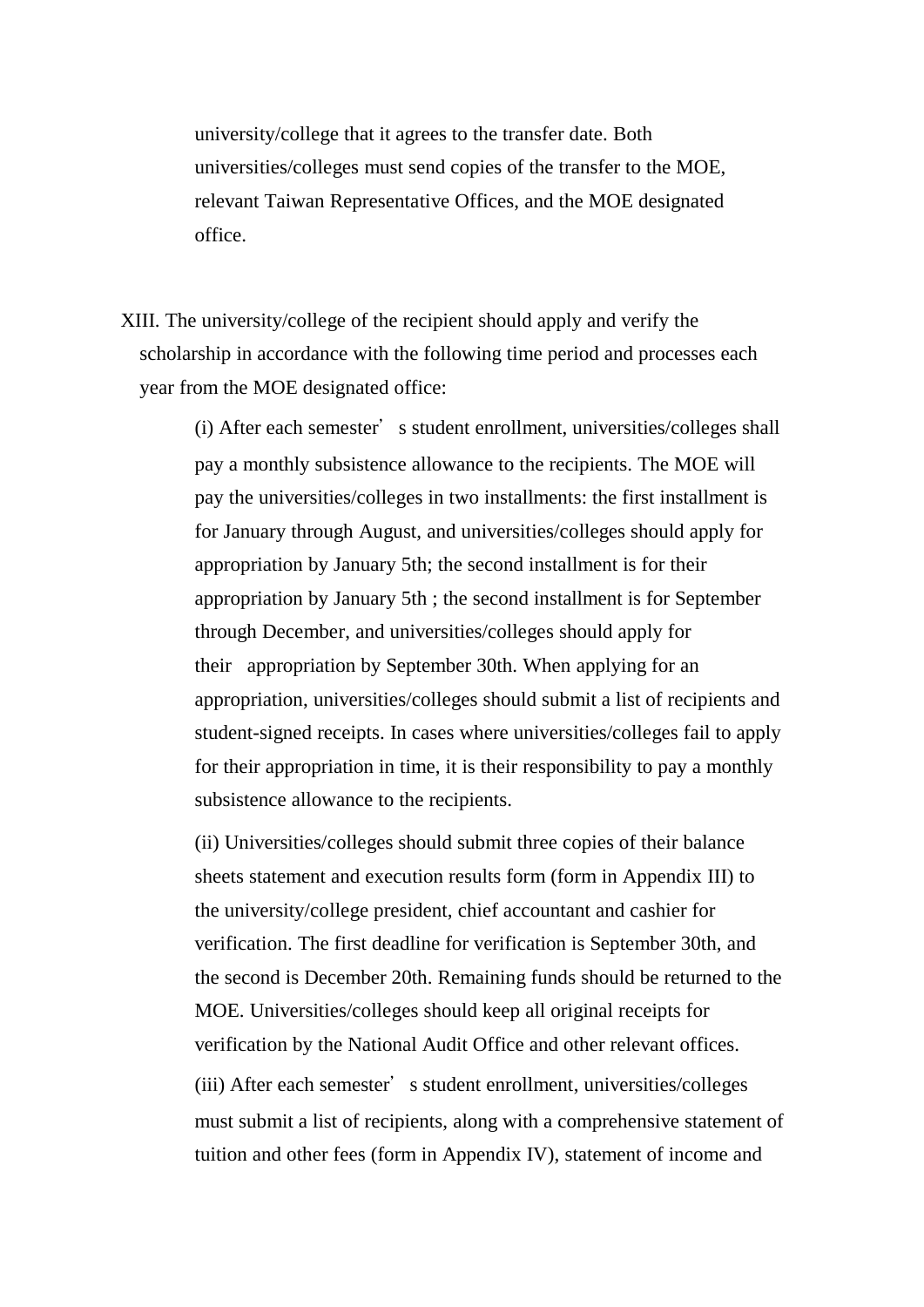expenditures, and receipts to the MOE designated office to apply for appropriation and verification of tuition and other fees.

(iv) The allocation, disbursement, and verification of funds are carried out in accordance with the MOE subsidy and commission expense verification guidelines.

(v) Recipients that are suspended, withdrawn or expelled from universities/colleges shall have their scholarship revoked and subsistence allowance suspended. When this occurs after the 15th of the month, recipients will not be required to return that month's subsistence allowance. Tuition and other fees paid must be returned pro rata to the designated office by the MOE and processed and verified separately.

XIV.Other key provisions:

- (i) International students:
- 1. Scholarship applicants should apply directly for admission to universities/colleges listed in the "Association of Taiwan Scholarship Program Schools" (see Appendix 1) by the application deadlines.
- 2. Scholarship recipients shall submit TOCFL results or a certificate to their schools by the deadline afore specified in Item 1-2 of Subparagraph 5 of Guideline V.
- 3. Other than tuition and other fees, recipients are responsible for the payment of all other expenses. In case of financial hardship, recipients may apply to their registered universities/colleges for payments to be deducted from their subsistence allowances.
- 4. Should the recipients' academic and conduct performances or their attendance record fall below the required standard of their registered universities/colleges, their scholarships will be suspended or revoked in accordance with the rules and regulations of the universities/colleges.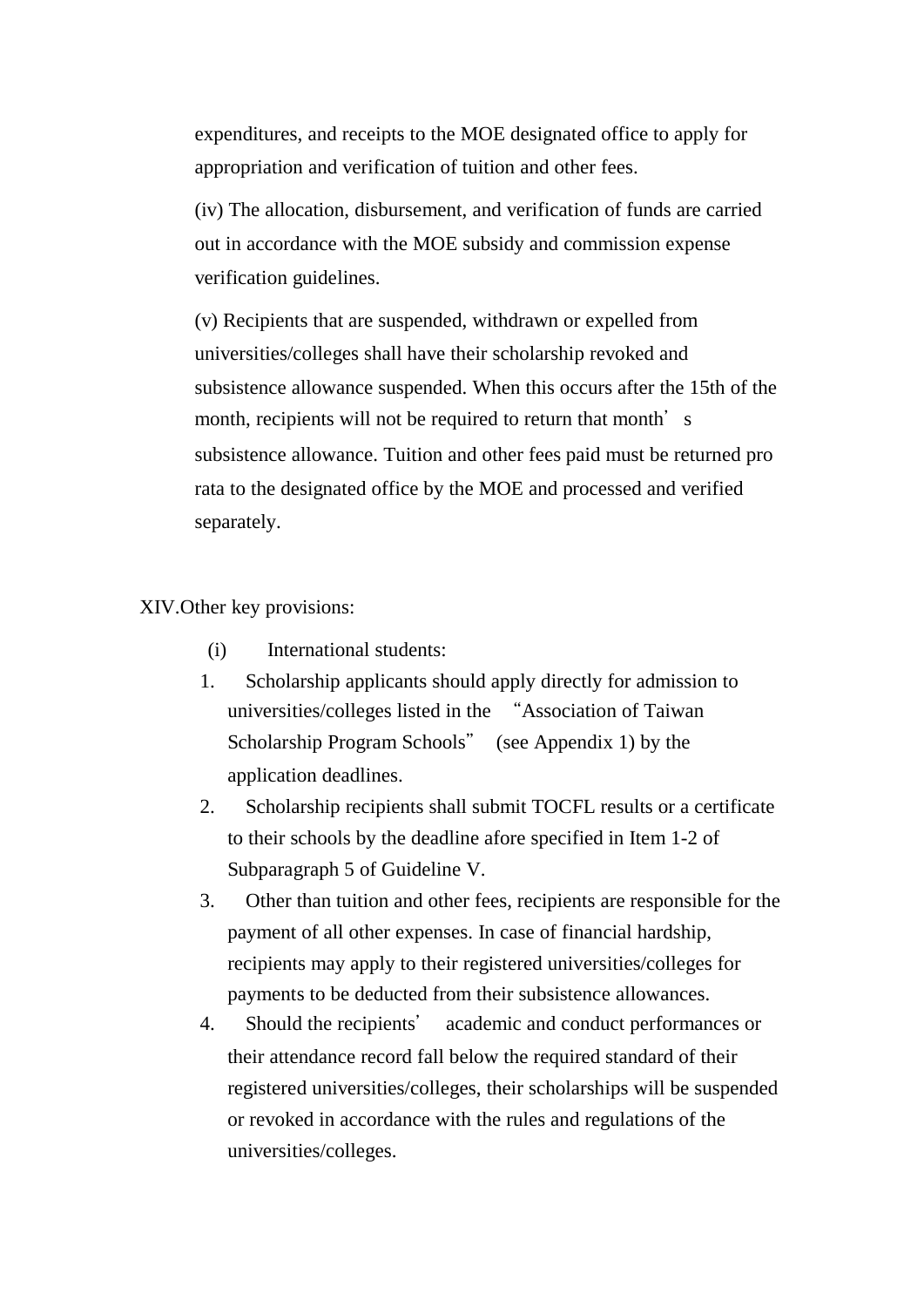- 5. Should recipients be in simultaneous receipt of any other award or subsidy granted by Taiwan government agencies or education institutions in Taiwan, upon verification, their scholarships will be revoked and any stipend and subsistence allowance given to them during the period of overlap shall be returned.
- 6. Recipients are required to join the National Health Insurance plan. They must purchase other forms of medical insurance before enrolling in the National Health Insurance plan according to National Law.
- 7. Upon enrollment at universities/colleges in Taiwan, recipients are not allowed to study in any other country as exchange or dual/joint degree students. Should such a case occur, the recipients' scholarships will be revoked and the remainder of the award period shall not be retained or deferred. Recipients on exchange as part of the degree program are exempt from this rule, but they shall not receive any tuition stipend and subsistence allowance during the time period outside of Taiwan.
- 8. Recipients are not allowed to work as a full-time, part-time worker or an intern while in Taiwan, except for required internship hours. If any recipient violates the regulation stated above, his/her scholarship shall be revoked by the school. Additionally, the recipient shall return any stipend and subsistence allowance given to him/her during the period of employment.
- 9. Recipients shall participate in teaching, interactive or other related language and cultural activities complying with the MOE's Taiwan scholarship policies.
- (ii) Universities and colleges:
- 1. Universities/colleges shall refer to their respective guidelines for admitting international students and notify applicants of their final decision no later than June 15th of each year.
- 2. If the recipients fail to submit the TOCFL results or certificates by the deadline specified in Item 1-2 of Subparagraph 5 of Guideline V, starting from the next semester, their subsistence allowances shall be suspended by their schools until the month of submission. The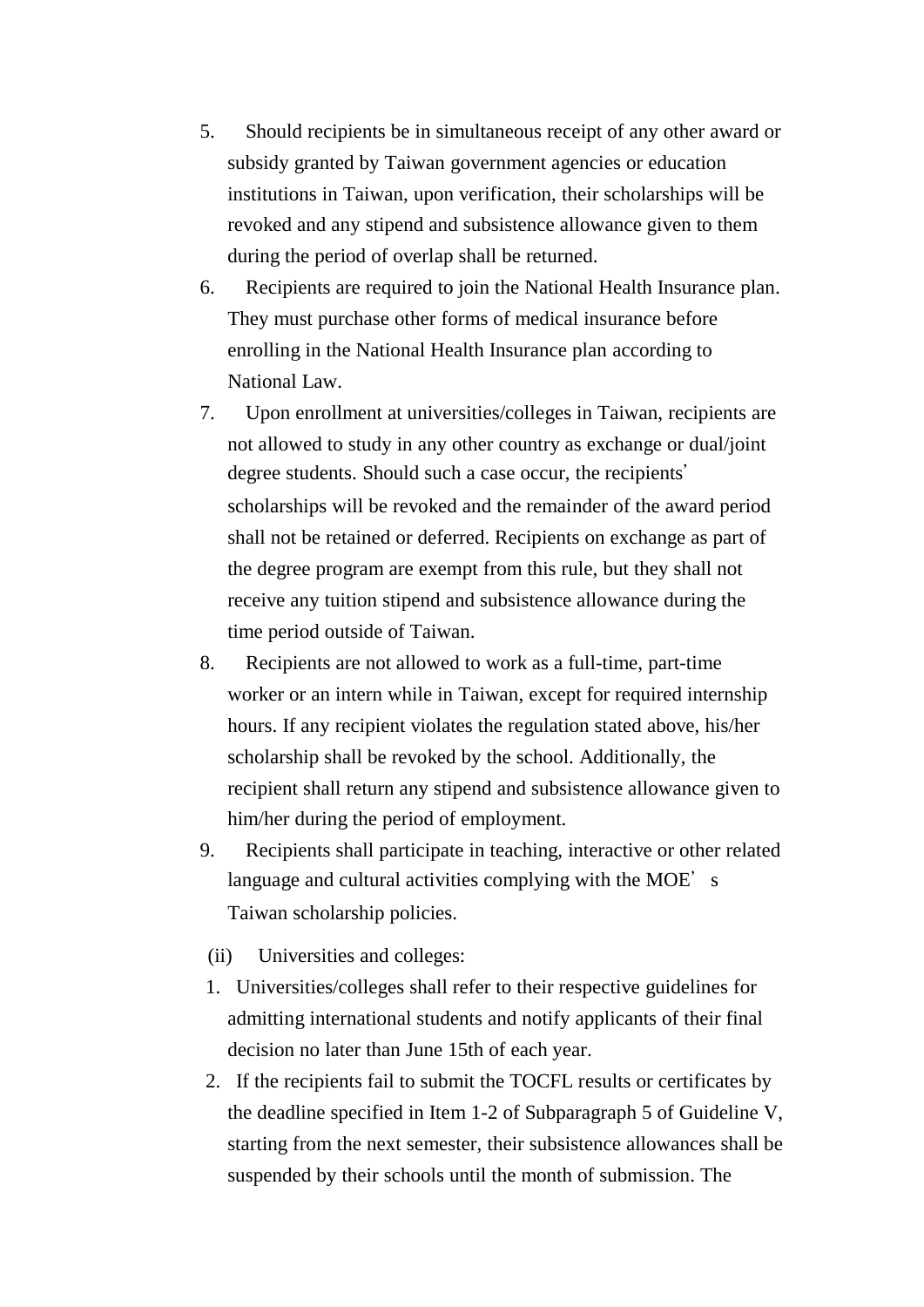recipients shall be responsible for the tuition payment even if their subsistence allowances are suspended due to failure to submit the copy of results or certificate.

- 3. Universities/colleges are required to establish their own regulations in relation to financial aid for recipients so that recipients may apply for payments they are responsible for to be deducted from their subsistence allowances.
- 4. The suspension and revocation of this scholarship is under the provisions of the recipients' universities/colleges of enrollment and the MOE. In case of withdrawal, suspension, expulsion, or any other violation, universities/colleges must immediately suspend or revoke the recipients' scholarships, note the reason, period of suspension or revocation, and notify the MOE, the Bureau of Consular Affairs, the National Immigration Agency, and the MOE relevant Taiwan representative offices, the recipients and the designated office. In addition to the provisions of universities/colleges, scholarships may be suspended or revoked if one the following situations arise:
	- 1) Recipients that fail to submit the TOCFL results or certificates from enrollment by the end of the second semester. Recipients' scholarships shall be revoked by the schools starting from the third semester.
	- 2) Recipients are absent for more than one-thirds of a single month excluding school breaks. Upon verification, the recipients' subsistence allowances for that month shall be suspended with the recipients' scholarships subject to revocation.
	- 3) Recipients' scholarships are revoked if they study in any other country as exchange or dual/joint degree students while in receipt of their Taiwan scholarships. Recipients on exchange as part of a degree program will not receive any tuition stipend and subsistence allowance during the time period outside of Taiwan.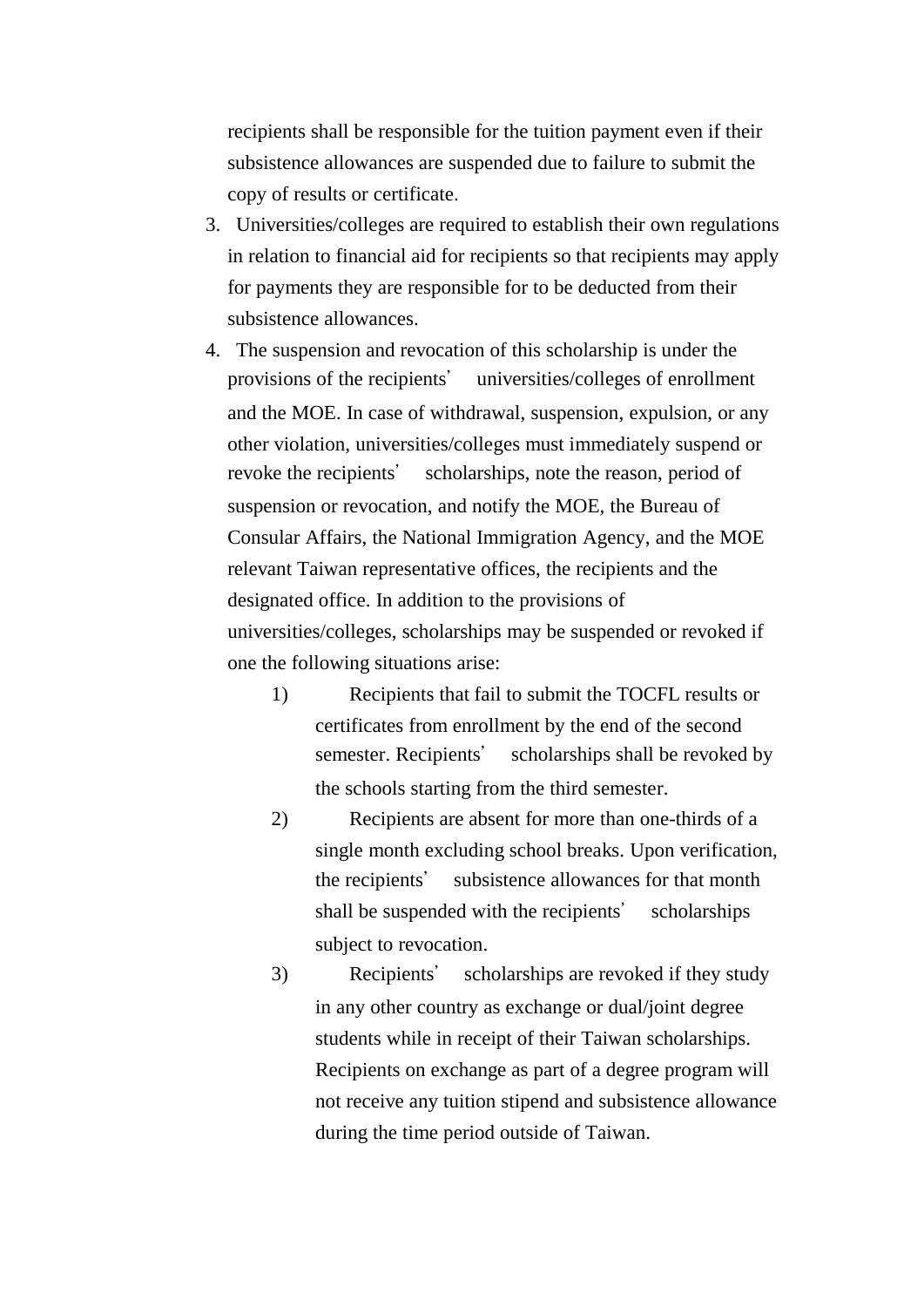4) Recipients who violate Taiwan laws, are imposed with any major demerit at the university/college, or withdraw or are expelled from the university/college shall have their scholarships revoked. In case of transfer to another university/college or department or voluntary withdraw from their original universities/colleges, recipients' scholarship will not be revoked.

5) Failure to submit at the time of enrollment for each study term an Alien Resident Certificate (ARC) with "pursuing studies" as the reason for their stay by the deadlines specified by the recipients' universities/colleges, or altering the reason of stay while in receipt of the scholarships.

- 6) Recipients found working as a full-time worker, part-time worker or an intern (not required by the schools) while in Taiwan shall have their scholarships revoked. Any stipend and subsistence allowances given to them during the period of employment or internship must be returned.
- 7) Recipients who fail to participate in teaching, interactive or other related language and cultural activities complying with the MOE's Taiwan Scholarship policies shall have their scholarships revoked.
- 8) Recipients whose academic average for the semester is below the passing standard set by their universities/colleges will have their scholarships suspended for a month; recipients whose academic average for the semester is below the passing standard for two consecutive semesters will have their scholarship revoked starting the next semester.
- 5. Upon recipients' arrival and enrollment, each university/college is required to organize orientations for recipients in order to inform them of the rules and regulations regarding scholarship renewal,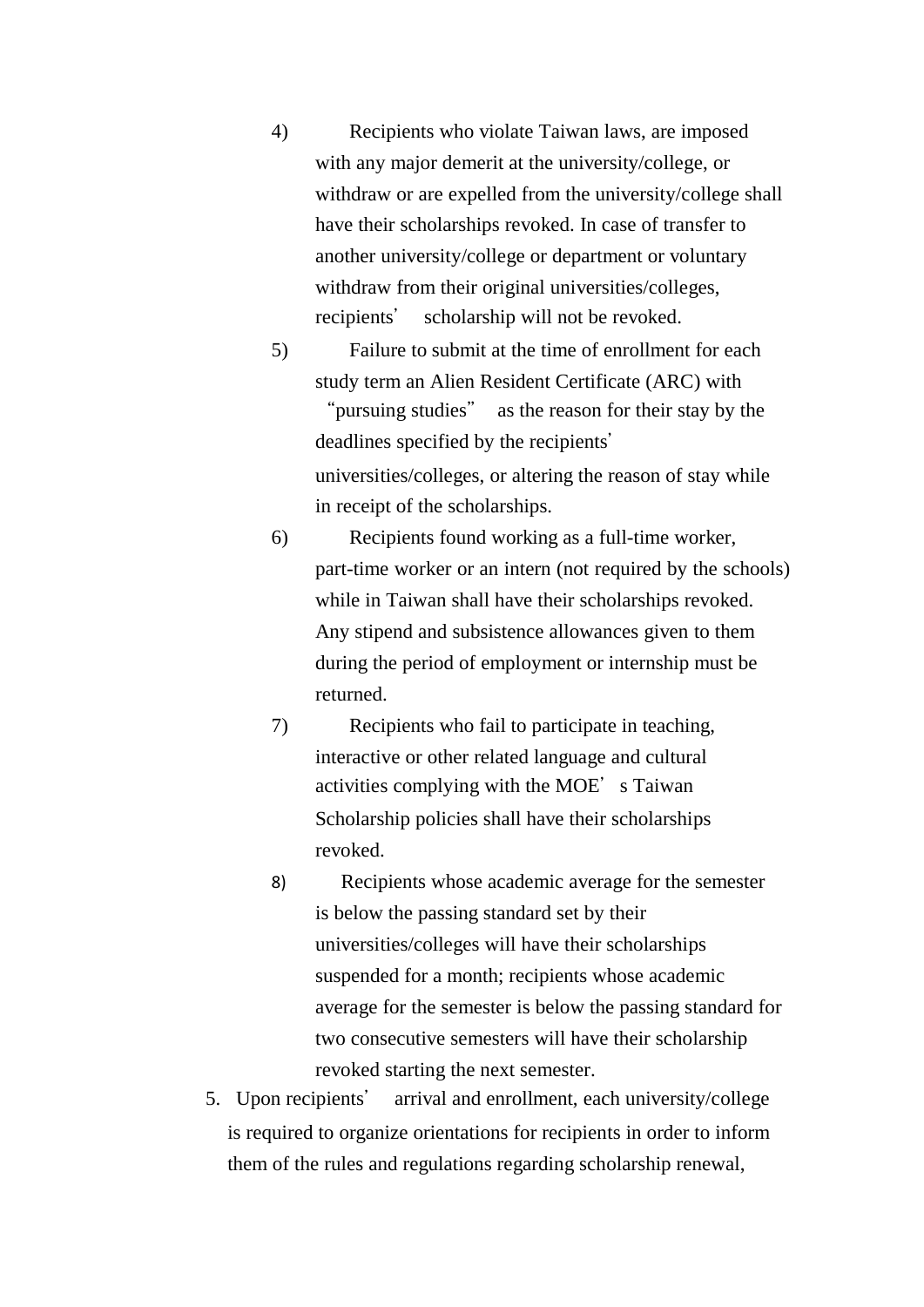grade calculation and award, and scholarship issuing, suspension and revocation. Each university/college should also issue the scholarship monthly, monitor scholarship suspension and revocation, and process scholarship renewal.

- 6. Universities/colleges should set up a specific unit and personnel to liaise with recipients, provide academic and student support, and encourage recipients to actively participate in school activities and national volunteer work during their stay in Taiwan.
- (iii) Taiwan representative offices:
- 1. Shall inform local government agencies, universities/colleges, and students of the Taiwan Scholarship Program, provide information about studying in Taiwan, process scholarship applications and selections, and ensure that recipients sign the Taiwan Scholarship Program Terms of Agreement (form in Appendix V), agreeing to abide by the laws of Taiwan.
- 2. Are responsible for validating that the universities/colleges in which scholarship applicants have been admitted are listed in the "Association of Taiwan Scholarship Program Schools".
- 3. Are required to submit their lists of recipients (Appendix VI) to the MOE for review by July  $31<sup>st</sup>$ . A copy of the lists with all appendices should also be sent to the Bureau of Consular Affairs, the National Immigration Agency, the recipients' universities/colleges, and the MOE designated office (all appendices shall be included in the copy). The local office of Consular Affairs should also be notified.
- 4. In accordance with Provision III, shall issue recipients who have been admitted to universities/colleges with a certificate of scholarship, stating the exact period of the scholarship.
- 5. Shall organize orientations for recipients before they travel to Taiwan in order to explain the guidelines for the scholarship, the application process for residency in Taiwan, the barring of full-time, part-time employment and internship not required by the school, information regarding living and studying in Taiwan, and